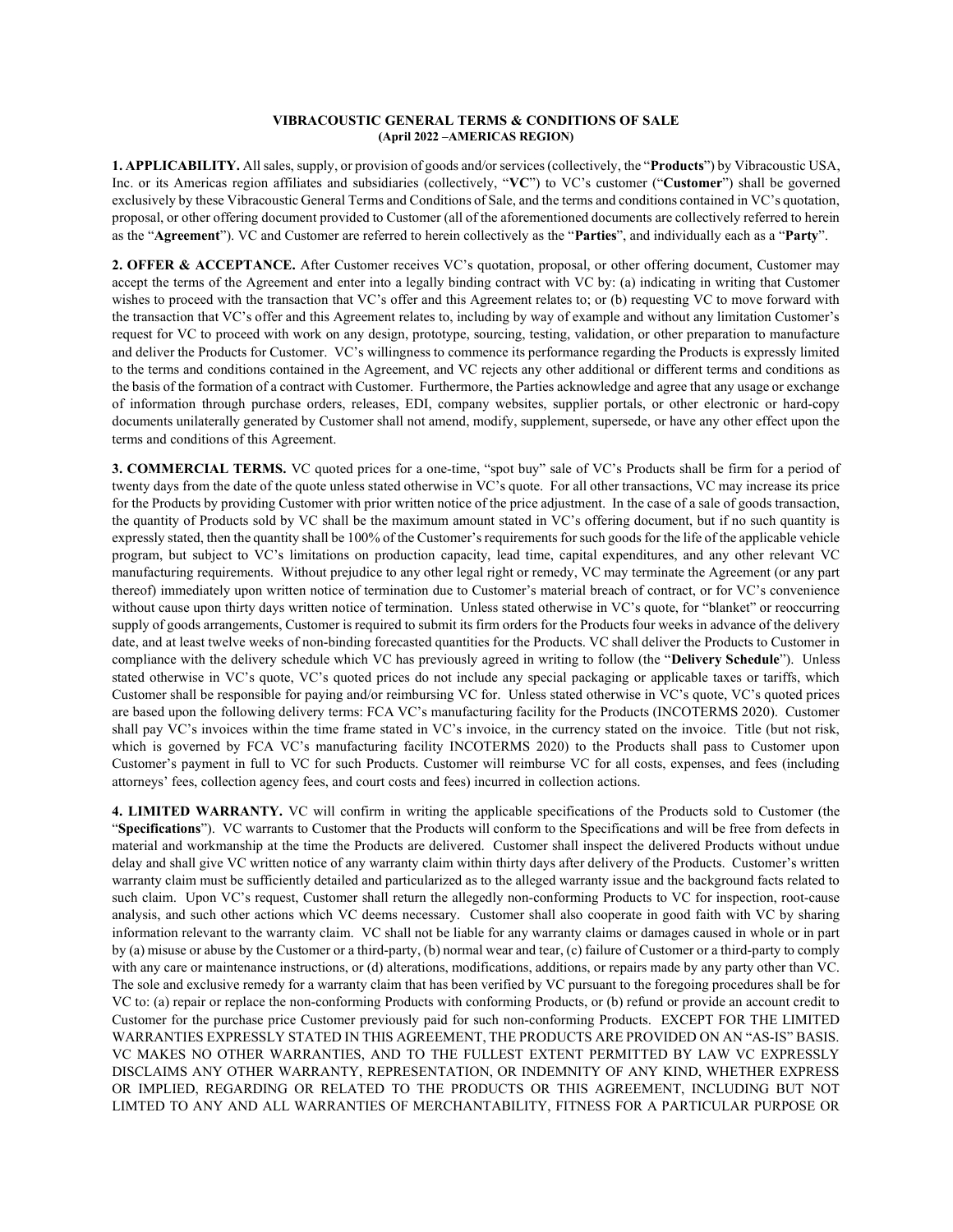USE, SATISFACTORY QUALITY, NON-INFRINGEMENT OF INTELLECTUAL PROPRTY RIGHTS OR OTHER RIGHTS, AND COMPLIANCE WITH ANY LAWS, RULES, OR REGULATIONS. IN NO EVENT SHALL VC OR ITS AFFILIATES, OWNERS, AGENTS, EMPLOYEES, AND REPRESENTATIVES BE LIABLE TO CUSTOMER OR ANY THIRD PARTY FOR ANY INDIRECT, INCIDENTAL, SPECIAL, EXEMPLARY, LIQUIDATED, PUNITIVE, OR CONSEQUENTIAL DAMAGES, INCLUDING WITHOUT LIMITATION LOST REVENUES, LOST PROFITS, LOST BUSINESS OPPORTUNITIES, GOODWILL, AND/OR DAMAGES RELATING TO RECALL EXPENSES AND REPAIRS TO PROPERTY, EVEN IF VC HAS BEEN ADVISED OF THE POSSIBILITY OF SUCH DAMAGES, UNDER ANY LEGAL THEORY OF LIABILTY OR RECOVERY, INCLUDING BUT NOT LIMITED TO CONTRACT, TORT, AND STATOTORY PROVISONS. THE MAXIMUM LIABILITY OF VC FOR ANY DAMAGES ARISING OUT OF, REGARDING, OR RELATED TO ITS PRODUCTS OR THIS AGREEMENT IS LIMITED TO THE REFUND OF THE PURCHASE PRICE ACTUALLY PAID BY THE CUSTOMER FOR THE PRODUCTS AT ISSUE IN THE CLAIM WITHIN ONE YEAR OF THE DATE OF SUCH CLAIM. THE PARTIES ACKNOWLEDGE AND AGREE THAT VC IS RELYING UPON THE LIMITATION OF LIABILTY PROVISISIONS SET FORTH IN THIS AGREEMENT IN SUPPLYING THE PRODUCTS, THAT SUCH LIMITATIONS OF LIABITY SHALL APPLY EVEN IF THE EXCLUSIVE REMEDY SET FORTH ABOVE IS DEEMED TO FAIL ITS ESSENTIAL PURPOSE, AND THAT THE LIMTATION OF LIABILTY SHALL SURVIVE AFTER THIS AGREEMENT EXPIRES OR TERMINATES.

5. INTELLECTUAL PROPERTY RIGHTS. Any documents and information, whether oral or written, which VC uses, directly or indirectly, discloses, or otherwise makes available to Customer in connection with this Agreement or VC's goods or services, including but not limited to specifications, illustrations, drawings, data, statistics, calculations, prototypes, sketches, drafts, models, samples, patterns, and plans, as well as any materials that constitute or are subject to a VC patent, copyright, trademark, tradesecret, know-how, or other intellectual property right (collectively, "VC Materials and Information") shall remain the sole and exclusive property of VC. Nothing in this Agreement transfers VC's background or foreground intellectual property rights to Customer, even if such rights were used or developed during the performance of this Agreement. Customer shall not use VC Materials and Information for any purpose other than the performance of this Agreement, and Customer shall not disclose VC Materials and Information to third parties without the prior express written consent of VC.

6. CONFIDENTIALITY. All documents and information, including but not limited to VC Materials and Information, furnished by VC either directly or indirectly to Customer is VC's confidential and proprietary information (collectively, "VC Confidential Information") regardless of whether such materials are marked as confidential and proprietary. Customer agrees to keep all VC Confidential Information in strictest confidence, to limit the use of VC Confidential Information to only what is necessary for the performance of this Agreement, and to limit disclosure of VC Confidential Information to only those Customer agents, employees, or representatives who have a need to know such VC Confidential Information for the performance of this Agreement and each of whom are bound to abide by the confidentiality provisions set forth herein. Customer shall be responsible for any breach of this Agreement by its agents, employees, or representatives. Customer shall not disclose any VC Confidential Information to a third party without VC's prior express written authorization to make such disclosure. Customer will use commercially reasonable measures to protect VC Confidential Information against unauthorized use and disclosure, including without limitation safe data encryption for electronic transmission and storage of such information. Upon termination or expiration of this Agreement, Customer shall promptly return or destroy all VC Confidential Information and certify in writing to VC that these provisions have been complied with. The confidentiality provisions in this Agreement shall survive expiration or termination of this Agreement and will continue for the longer of: (i) a period of seven (7) years from the termination or expiration of this Agreement or the relevant transaction thereunder, or (iii) for the period of time that VC Confidential Information remains a trade secret. In the event Customer receives a subpoena, court order, audit request, governmental investigative request, or any other type of legal process for the legally compelled disclosure of VC Confidential Information, Customer shall promptly notify VC of such event and Customer shall reasonably cooperate with VC to oppose, limit, obtain a protective order, or otherwise respond to such request or demand. If Customer is ultimately legally required to disclose VC Confidential Information, Customer shall limit its disclosure to the minimum amount necessary to comply with the law.

7. FORCE MAJEURE. If VC's performance under this Agreement becomes impossible, commercially impracticable, or unexpectedly burdensome as a result of an event or occurrence beyond the direct control of VC and without VC's fault or negligence—including but not limited to natural disasters or extreme weather conditions, fires, floods, explosions, riots, wars, power outages, interruptions of business; epidemics or pandemics; strikes; lockouts; governmental actions, quarantines, trade disputes, changes in laws, rules, or regulations, lockdowns or other restrictions, terror acts, sustained supply and labor shortages, limitations or delays by sub-contractors or sub-suppliers necessary for the production of the Products, etc. (individually and collectively referred to herein as "Force Majeure Event")—then VC shall be excused from its performance under the Agreement for the duration of the Force Majeure Event plus an appropriate startup time thereafter. VC will inform Customer without undue delay on the commencement and end of such Force Majeure Events.